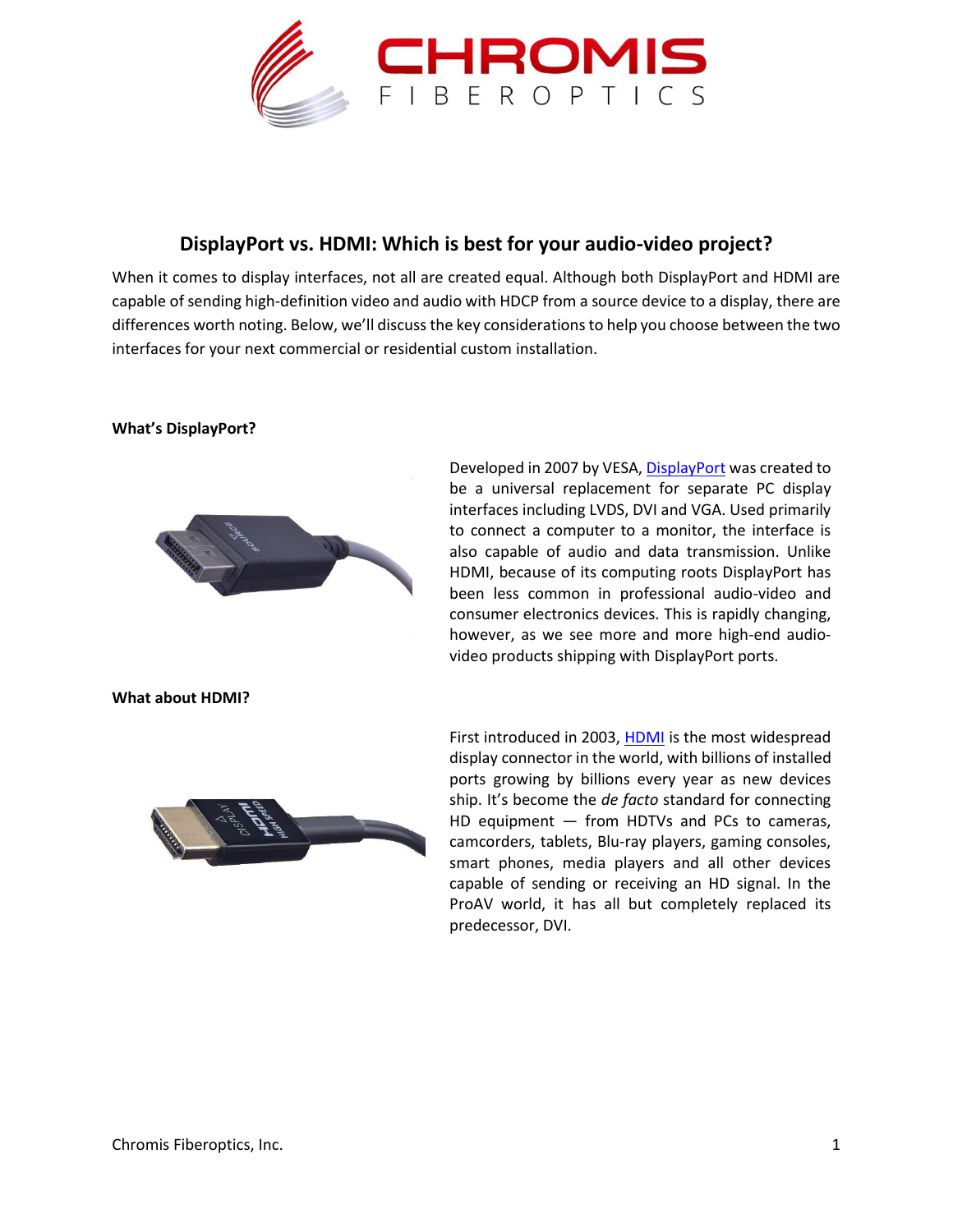

|                                   | <b>DisplayPort</b>                                                                                                                                                                                                                                                                                                                                                                                                                                                                                                                                                                                                                                                                                                       | <b>HDMI</b>                                                                                                                                                                                                                                                                                                                                                                                                                                                                                                                                                                                                                                                                                   |
|-----------------------------------|--------------------------------------------------------------------------------------------------------------------------------------------------------------------------------------------------------------------------------------------------------------------------------------------------------------------------------------------------------------------------------------------------------------------------------------------------------------------------------------------------------------------------------------------------------------------------------------------------------------------------------------------------------------------------------------------------------------------------|-----------------------------------------------------------------------------------------------------------------------------------------------------------------------------------------------------------------------------------------------------------------------------------------------------------------------------------------------------------------------------------------------------------------------------------------------------------------------------------------------------------------------------------------------------------------------------------------------------------------------------------------------------------------------------------------------|
| <b>Description</b>                | An external digital interface primarily<br>used to connect a video source to a<br>display device such as a computer<br>monitor.                                                                                                                                                                                                                                                                                                                                                                                                                                                                                                                                                                                          | Α<br>audio/video<br>interface<br>for<br>compact<br>transferring<br>digital<br>uncompressed<br>audio/video/data from an HDMI-compliant<br>device to a compatible digital audio device,<br>computer monitor or video projector.                                                                                                                                                                                                                                                                                                                                                                                                                                                                 |
| <b>Use</b>                        | Most often used by those who demand<br>ultra-high<br>definition,<br>zero-latency<br>video,<br>such<br>PC<br>gaming,<br>as<br>augmented/virtual reality and CAVE<br>simulators. Becoming more common in<br>high-end commercial and residential<br>custom install applications. Note that<br>you can connect up to 3 displays in a<br>daisy-chain to a single DisplayPort<br>source port.                                                                                                                                                                                                                                                                                                                                  | The most ubiquitous audio-video interface.<br>The standard for connecting<br>personal<br>computing and consumer electronics devices.<br>While not very important in commercial AV<br>applications, HDMI's support for ARC is<br>sometimes a desirable feature in residential<br>custom install projects as it eliminates the<br>need for separate cable to transmit audio<br>from the display to a receiver.                                                                                                                                                                                                                                                                                  |
| <b>Video</b><br><b>Resolution</b> | Version 1.2 supports 17.28Gbps and is<br>the most common DisplayPort interface<br>for 4K video at 60Hz with 4:4:4 chroma<br>sampling. Version 1.3 can handle<br>32.4Gbps (up to 8192 x 4320 or 8K<br>resolution, or two simultaneous 4K<br>streams). Newer version 1.4 retains the<br>same data rate, but adds additional<br>features that improve picture and audio<br>quality.                                                                                                                                                                                                                                                                                                                                         | HDMI version 1.4 is the most common and<br>supports 10Gbps, or 4K at 30Hz with 4:4:4<br>chroma sampling (only 4:2:0 at 60Hz). HDMI<br>2.0 is more recent and doubles the refresh<br>rate to 60Hz/4:4:4 because the bandwidth<br>increases from 10.2 to 18Gbps. It is gradually<br>displacing HDMI 1.4 in all but legacy, low-<br>bandwidth applications. The brand new HDMI<br>2.1 specification makes a jump to 10K video<br>(48Gbps), but it will be some time before<br>content and hardware are widely available to<br>exploit its capabilities.                                                                                                                                          |
| Interoperability                  | In our experience, we see fewer issues<br>DisplayPort<br>with<br>than<br><b>HDMI</b><br>interconnects, perhaps because there<br>seems to be less variability in the way<br>different<br>device<br>and<br>cable<br>manufacturers have implemented the<br>standards. On rare occasions, we have<br>problems<br>"link<br>encountered<br>with<br>training",<br>establishing<br>the<br>or<br>channel<br>communication<br>between<br>source and sink devices, especially over<br>longer-distance<br>connections<br>with<br>several devices in the chain. We have<br>found that setting the AUX channel to<br>standard instead of fast mode for every<br>device along the transmission chain<br>generally resolves the problem. | Similar to our experience with DisplayPort, the<br>most common interoperability problems we<br>have seen with HDMI involve the "handshake"<br>between devices, in this case so that content<br>protection can be established. Again, this<br>seems to be more frequent when the<br>connection chain involves longer distances<br>and multiple links (e.g., source devices, cables,<br>switches and displays). Finding the right<br>combination and configuration to ensure a<br>working system can be a challenge with no<br>single silver bullet solution in all cases, but<br>once you develop a portfolio of compatible<br>equipment you will use it again and again<br>whenever possible. |